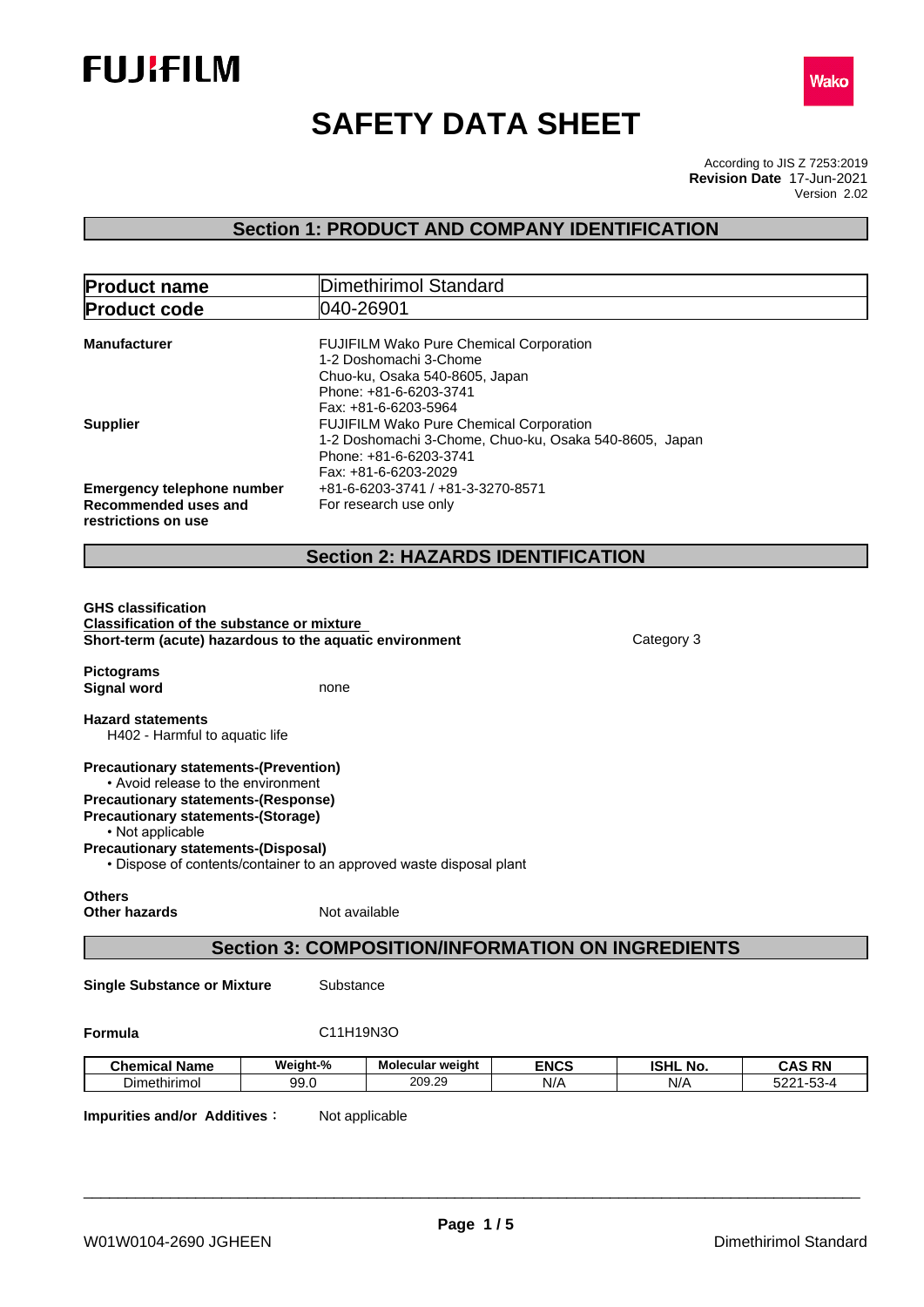# **Section 4: FIRST AID MEASURES**

#### **Inhalation**

Remove to fresh air. If symptoms persist, call a physician.

Wash off immediately with soap and plenty of water. If symptoms persist, call a physician.

#### **Eye contact**

**Skin contact**

IF IN EYES: Rinse cautiously with water for several minutes. Remove contact lenses, if present and easy to do. Continue rinsing. Immediate medical attention is required.

#### **Ingestion**

Rinse mouth. Never give anything by mouth to an unconscious person. Call a physician or poison control center immediately. Do not induce vomiting without medical advice.

#### **Protection of first-aiders**

Use personal protective equipment as required.

# **Section 5: FIRE FIGHTING MEASURES**

#### **Suitable extinguishing media**

Water spray (fog), Carbon dioxide (CO2), Foam, Extinguishing powder, Sand

**Unsuitable extinguishing media**

No information available

#### **Specific hazards arising from the chemical product**

Thermal decomposition can lead to release of irritating and toxic gases and vapors.

**Special extinguishing method**

#### No information available

#### **Special protective actions for**

#### **fire-fighters**

Use personal protective equipment as required.Firefighters should wear self-contained breathing apparatus and full firefighting turnout gear.

# **Section 6: ACCIDENTAL RELEASE MEASURES**

#### **Personal precautions, protective equipment and emergency procedures**

For indoor, provide adequate ventilation process until the end of working. Deny unnecessary entry other than the people involved by, for example, using a rope. While working, wear appropriate protective equipments to avoid adhering it on skin, or inhaling the gas. Work from windward, and retract the people downwind.

#### **Environmental precautions**

To be careful not discharged to the environment without being properly handled waste water contaminated.

#### **Methods and materials for contaminent and methods and materials for cleaning up**

Sweep up and gather scattered particles, and collect it in an empty airtight container.

### **Recoverly, neutralization**

#### No information available

#### **Secondary disaster prevention measures**

Clean contaminated objects and areas thoroughly observing environmental regulations.

# **Section 7: HANDLING AND STORAGE**

#### **Handling**

#### **Technical measures**

Avoid contact with strong oxidizing agents. Use with local exhaust ventilation.

#### **Precautions**

Do not rough handling containers, such as upsetting, falling, giving a shock, and dragging. Prevent leakage, overflow, and scattering. Not to generate steam and dust in vain. Seal the container after use. After handling, wash hands and face, and then gargle. In places other than those specified, should not be smoking or eating and drinking. Should not be brought contaminated protective equipment and gloves to rest stops. Deny unnecessary entry of non-emergency personnel to the handling area.

#### **Safety handling precautions**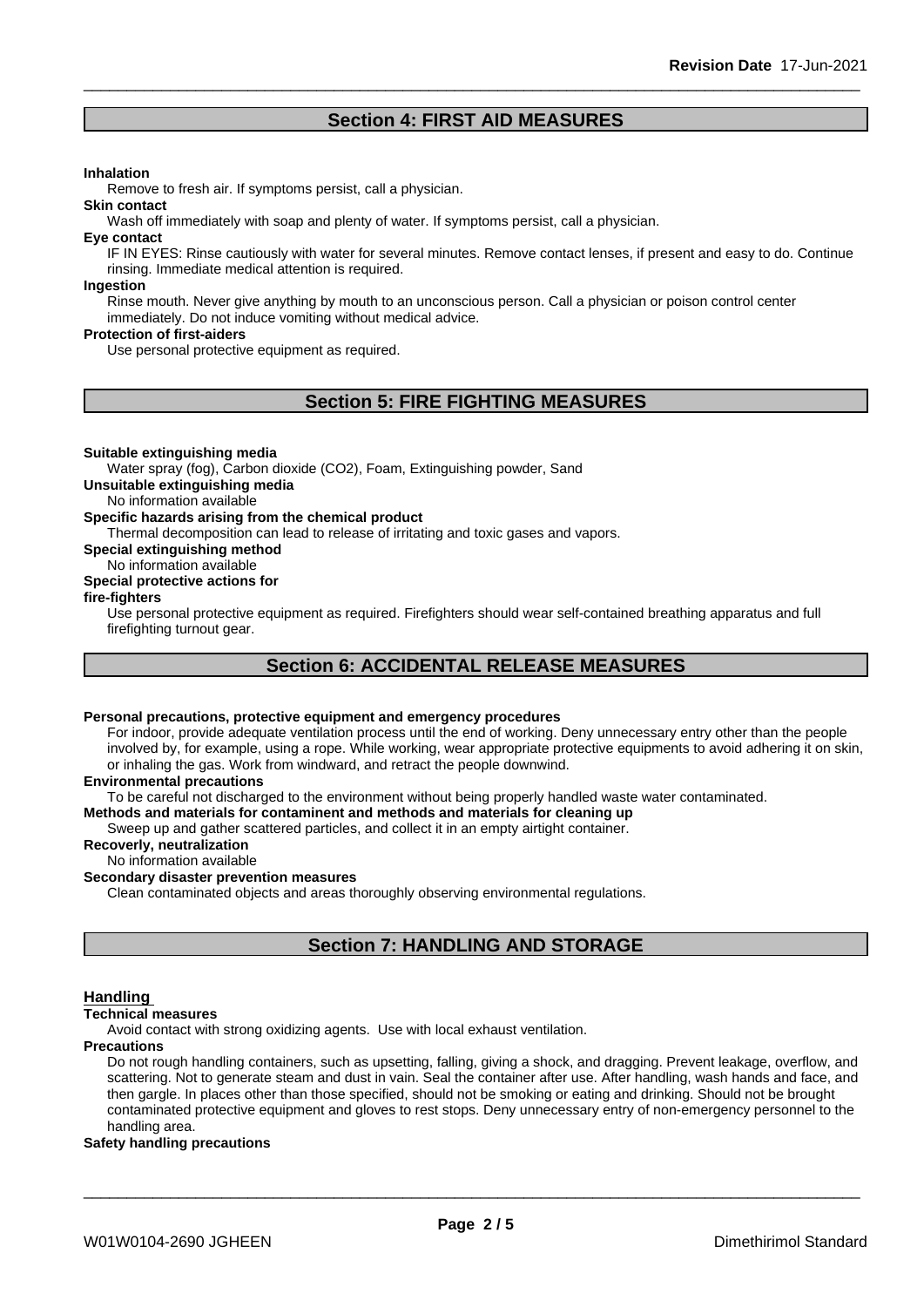Avoid contact with skin, eyes or clothing. Use personal protective equipment as required.

**Storage Safe storage conditions Safe packaging material** Glass<br>**ompatible substances** Strong oxidizing agents **Incompatible** substances

**Storage conditions** Keep container protect from light tightly closed. Store in a cool (2-10 °C) place.

# **Section 8: EXPOSURE CONTROLS/PERSONAL PROTECTION**

#### **Engineering controls**

In case of indoor workplace, seal the source or use a local exhaust system. Provide the safety shower facility, and handand eye-wash facility. And display their position clearly.

**Exposure limits** This product, as supplied, does not contain any hazardous materials with occupational exposure limits established by the region specific regulatory bodies.

# **Personal protective equipment**

**Respiratory protection** Dust mask **Hand protection**<br> **Eye protection**<br> **Eye protection**<br> **Exercise** Skin and body protection Long-sleeved work clothes **General hygiene considerations**

**Eye protection** protective eyeglasses or chemical safety goggles

Handle in accordance with good industrial hygiene and safety practice.

## **Section 9: PHYSICAL AND CHEMICAL PROPERTIES**

#### **Form**

| Color                                                  | white                                                   |
|--------------------------------------------------------|---------------------------------------------------------|
| Appearance                                             | crystals - powder                                       |
| Odor                                                   | <b>Odorless</b>                                         |
| Melting point/freezing point                           | 102 - 105 °C                                            |
| Boiling point, initial boiling point and boiling range | No data available                                       |
| <b>Flammability</b>                                    | No data available                                       |
| <b>Evaporation rate:</b>                               | No data available                                       |
| Flammability (solid, gas):                             | No data available                                       |
| Upper/lower flammability or                            |                                                         |
| explosive limits                                       |                                                         |
| Upper:                                                 | No data available                                       |
| Lower:                                                 | No data available                                       |
| <b>Flash point</b>                                     | No data available                                       |
| Auto-ignition temperature:                             | No data available                                       |
| Decomposition temperature:                             | No data available                                       |
| рH                                                     | No data available                                       |
| Viscosity (coefficient of viscosity)                   | No data available                                       |
| <b>Dynamic viscosity</b>                               | No data available                                       |
| <b>Solubilities</b>                                    | Ethanol and acetone: soluble . water: slightly soluble. |
| n-Octanol/water partition coefficient: (log Pow)       | No data available                                       |
| Vapour pressure                                        | No data available                                       |
| <b>Specific Gravity / Relative density</b>             | $1.03(20^{\circ}\text{C})$                              |
| Vapour density                                         | No data available                                       |
| <b>Particle characteristics</b>                        | No data available                                       |
|                                                        |                                                         |

# **Section 10: STABILITY AND REACTIVITY**

### **Stability**

**Reactivity** No data available **Chemical stability** May be altered by light. **Hazardous reactions** None under normal processing **Conditions to avoid**

\_\_\_\_\_\_\_\_\_\_\_\_\_\_\_\_\_\_\_\_\_\_\_\_\_\_\_\_\_\_\_\_\_\_\_\_\_\_\_\_\_\_\_\_\_\_\_\_\_\_\_\_\_\_\_\_\_\_\_\_\_\_\_\_\_\_\_\_\_\_\_\_\_\_\_\_\_\_\_\_\_\_\_\_\_\_\_\_\_\_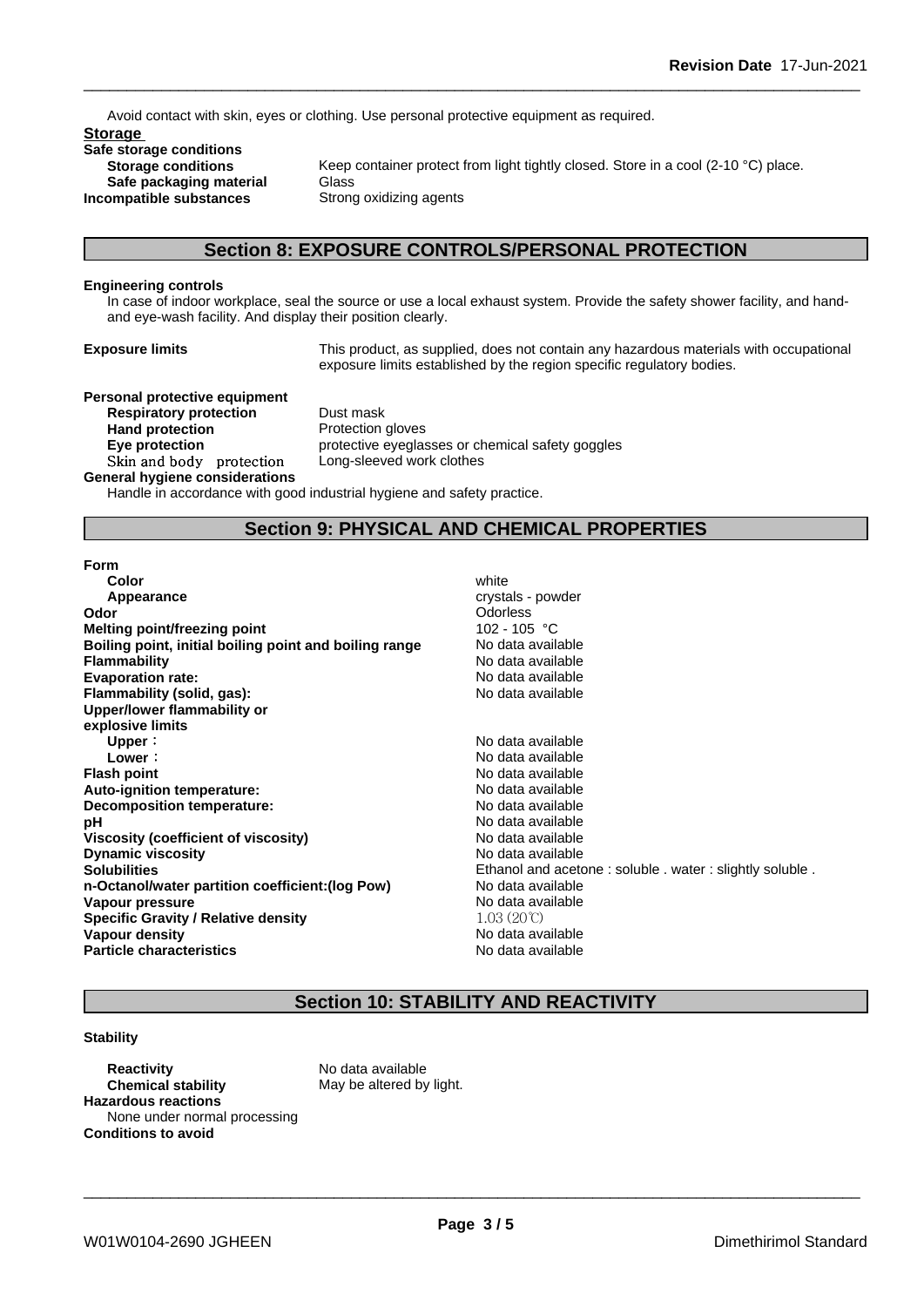Extremes of temperature and direct sunlight **Incompatible materials** Strong oxidizing agents **Hazardous decomposition products** Carbon monooxide (CO), Carbon dioxide (CO2), Nitrogen oxides (NOx)

# **Section 11: TOXICOLOGICAL INFORMATION**

#### **Acute toxicity**

| <b>Chemical</b> | LD50                    | <b>_D50</b>              | $\mathsf{L}$ C50   |
|-----------------|-------------------------|--------------------------|--------------------|
| <b>Name</b>     | <b>Oral</b>             | Dermal                   | Inhalatior         |
| Dimethirimol    | . 350 ma/ka<br>-<br>Rat | -<br>400<br>ma/ka<br>Rat | $N$ //<br>$\cdots$ |

| <b>Skin irritation/corrosion</b>  | No data available |
|-----------------------------------|-------------------|
| Serious eye damage/ irritation    | No data available |
| Respiratory or skin sensitization | No data available |
| Reproductive cell mutagenicity    | No data available |
| Carcinogenicity                   | No data available |
| <b>Reproductive toxicity</b>      | No data available |
| <b>STOT-single exposure</b>       | No data available |
| <b>STOT-repeated exposure</b>     | No data available |
| <b>Aspiration hazard</b>          | No data available |

# **Section 12: ECOLOGICAL INFORMATION**

| <b>Ecotoxicity</b>                                                                    | No information available                                                         |  |
|---------------------------------------------------------------------------------------|----------------------------------------------------------------------------------|--|
| Other data                                                                            | No data available                                                                |  |
| Persistence and degradability<br><b>Bioaccumulative potential</b><br>Mobility in soil | No information available<br>No information available<br>No information available |  |

**Hazard to the ozone layer** No information available

**Section 13: DISPOSAL CONSIDERATIONS**

#### **Waste from residues**

Disposal should be in accordance with applicable regional, national and local laws and regulations. **Contaminated container and contaminated packaging**

Disposal should be in accordance with applicable regional, national and local laws and regulations.

# **Section 14: TRANSPORT INFORMATION**

| <b>ADR/RID</b><br>UN number<br>Proper shipping name:<br>UN classfication<br><b>Subsidiary hazard class</b><br>Packing group<br><b>Marine pollutant</b> | Not regulated<br>-<br>Not applicable |
|--------------------------------------------------------------------------------------------------------------------------------------------------------|--------------------------------------|
| IMDG<br>UN number<br>Proper shipping name:<br>UN classfication<br>Subsidiary hazard class                                                              | Not regulated<br>-                   |